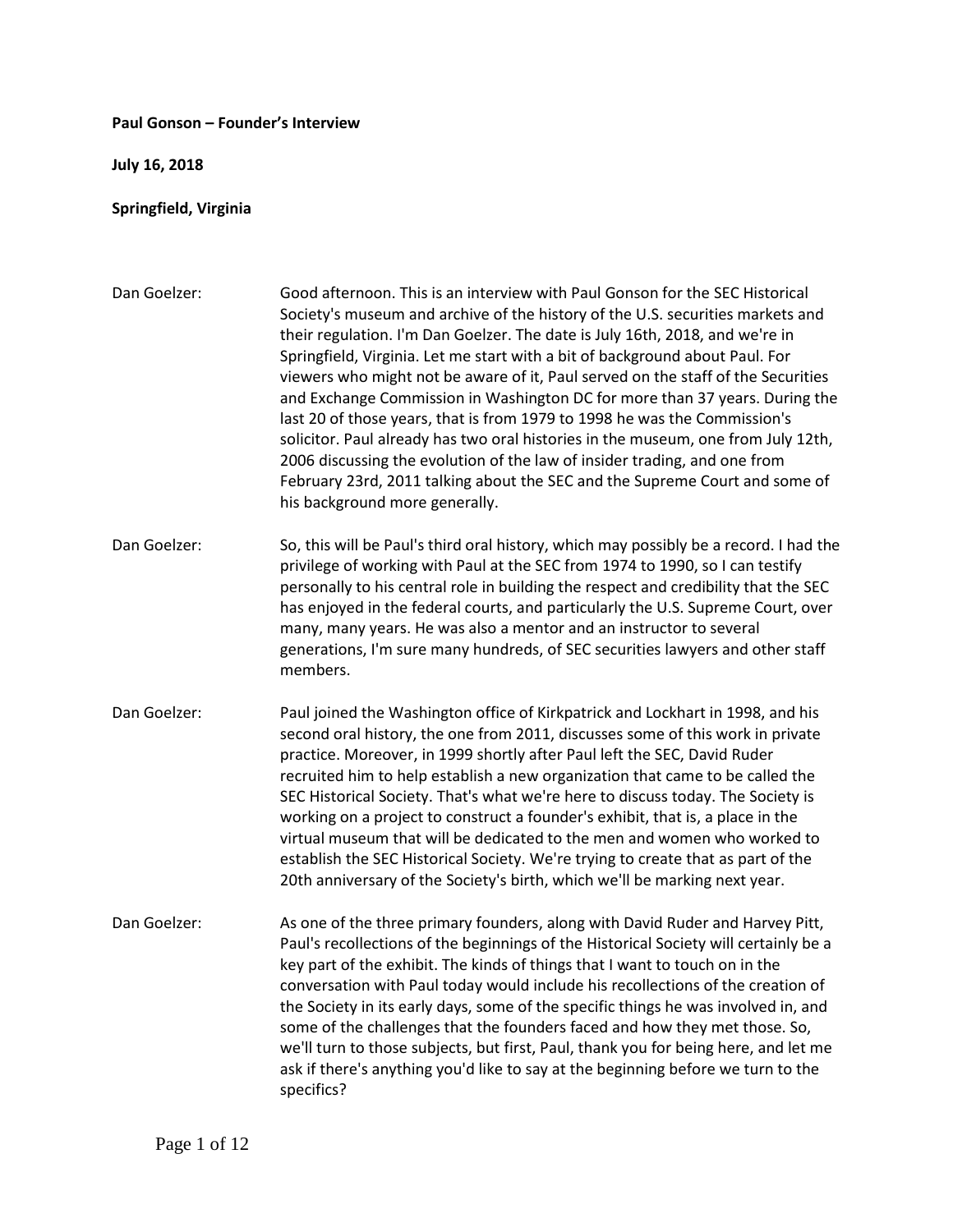Paul Gonson: Dan, thank you. I'm honored to speak to my role as one of the founders of the Society. I am so pleased, Dan, that you are the interviewer. As you said, you and I worked together for many years at the SEC, and I have followed your career with admiration. Dan Goelzer: Well, thank you, Paul. As I tried to suggest in my introduction, you were certainly a major influence on my career and my development as a lawyer, as I know you were for many other people, so it's a treat and an honor for me to be able to interview you here today. Let's start at the beginning. What do you remember about where the idea of the SEC Historical Society originally came from and how you first heard about it? Paul Gonson: Well, late in 1998 or early in 1999 David Ruder asked me to work with him to establish a Society that would do what you said, it would memorialize the SEC's role in history of regulation and finance in the United States. He had spoken with SEC Chairman Arthur Levitt, who was enthusiastic about this. I looked upon this not only as an opportunity to set up the Society, but also to work with David Ruder. David Ruder was one of the preeminent academicians in the securities field in the United States. He was Dean of Northwestern University Law School, and the author of some 30 published works on securities matters. A very, very knowledgeable man. Dan Goelzer: So I guess it's fair to say you were enthusiastic about the project. Paul Gonson: Indeed, yes. Dan Goelzer: You didn't have to be convinced. You touched on this a little already, but what was the initial vision of what the Society would be, what it would do? Paul Gonson: Well, it's been said that there's nothing as powerful as an idea whose time has come. The founders of the Society and its initial trustees, including you, Dan, embraced this idea and the question. Well, why did they? I think in part it was their desire to reflect credit on the SEC from which almost all of them had come. I think there were different versions of this vision from many different people as to what might be accomplished. Dan Goelzer: Did you and the others discuss anything at the beginning about it being a bricksand-mortar museum? Paul Gonson: Well, I did, and I think others did as well. I thought, as you said, it was going to be a bricks and mortar museum in Washington DC. I had visited the Merrill Lynch museum on the history of finance at the world trade center in New York City. This museum, the Merrill Lynch museum, was closed to the public and could only be visited by an appointment with a Merrill Lynch staff member who would then act as a guide. The museum is very well done and Merrill Lynch's contributions to it were featured, as certainly was understandable. So I came away thinking that we didn't have to have our own building. We could have a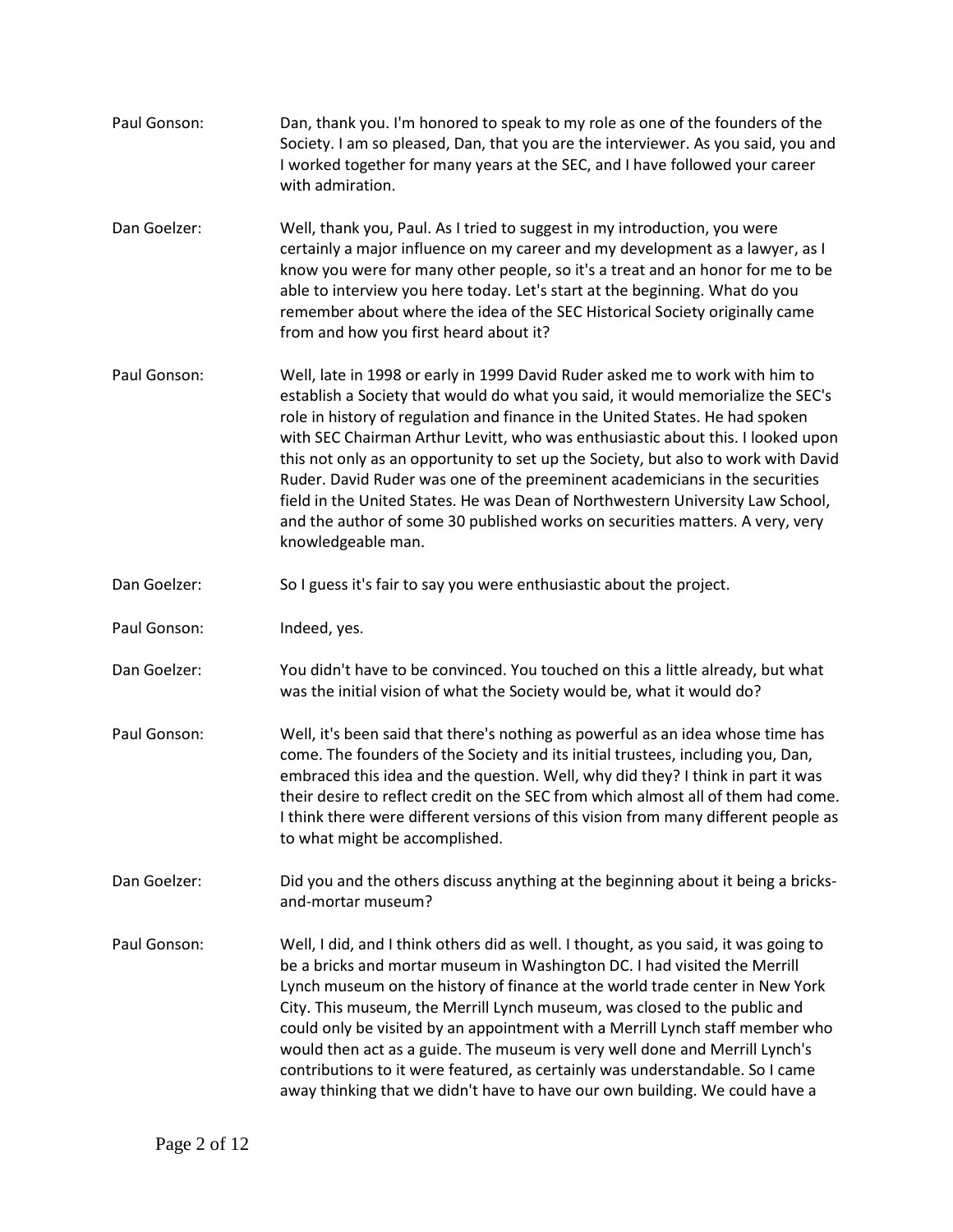|              | museum in an existing building. But I thought it should be open unlike Merrill's<br>museum. Either way, it would require a staff person from the SEC Historical<br>Society there.                                                                                                                                                                                                                                                                                                                                                                                                                                                                                                                                                                                  |
|--------------|--------------------------------------------------------------------------------------------------------------------------------------------------------------------------------------------------------------------------------------------------------------------------------------------------------------------------------------------------------------------------------------------------------------------------------------------------------------------------------------------------------------------------------------------------------------------------------------------------------------------------------------------------------------------------------------------------------------------------------------------------------------------|
| Paul Gonson: | Also, maybe I should just add, we talked about vision. In my meeting with<br>Chairman Levitt, he expressed the idea that this new Society could be, as he<br>said, a cheerleader on the hill. That is, someone who could be a lobbyist for the<br>SEC. Nobody thought that was a good idea, and we all thought that the<br>Historical Society should be in fact independent, and appear to be independent,<br>but that we should have a close relationship with the SEC.                                                                                                                                                                                                                                                                                           |
| Dan Goelzer: | Arthur Levitt would have been the Chairman of the SEC at the time?                                                                                                                                                                                                                                                                                                                                                                                                                                                                                                                                                                                                                                                                                                 |
| Paul Gonson: | That is correct.                                                                                                                                                                                                                                                                                                                                                                                                                                                                                                                                                                                                                                                                                                                                                   |
| Dan Goelzer: | Okay, did you all have to sort of formally reject his idea, or you just went in a<br>different direction without telling him?                                                                                                                                                                                                                                                                                                                                                                                                                                                                                                                                                                                                                                      |
| Paul Gonson: | Well, we discussed it, but I think it was apparent that since our idea was to be<br>an organization wholly independent of the SEC although working with it, that to<br>be seen on the hill as a publicist for the SEC would run counter to that, so I don't<br>think it took very much to finally reject that idea.                                                                                                                                                                                                                                                                                                                                                                                                                                                |
| Dan Goelzer: | Yes, it certainly would have been a much different organization if it had an<br>advocacy role.                                                                                                                                                                                                                                                                                                                                                                                                                                                                                                                                                                                                                                                                     |
| Paul Gonson: | Right.                                                                                                                                                                                                                                                                                                                                                                                                                                                                                                                                                                                                                                                                                                                                                             |
| Dan Goelzer: | All right, well let's bring the story forward. What happened next and what was<br>your role in the early forming of the Society?                                                                                                                                                                                                                                                                                                                                                                                                                                                                                                                                                                                                                                   |
| Paul Gonson: | Well, as I said, David Ruder came to see me and we talked about it. He recruited<br>me, that's the right word, to be a helper for him in this Society. I'm under no<br>allusions, and I think that one of the reasons he came to me was that I was<br>available. That is, there were a lot of other people at the SEC I think who could<br>have done a really good, cracker jack job, but he knew, and Chairman Levitt<br>knew, that I was about to leave, so I was somebody who could be available.<br>David and I liked each other. When he was Chairman, we had worked together<br>on many matters. As Chairman, he was familiar with my appellate work in the<br>courts. He had given me many projects to work on, and some internal<br>investigations to run. |
| Paul Gonson: | One thing I do remember about him, for which I've been eternally grateful, he<br>sent me to the Soviet Union. This was the era of sometimes called glasnost and<br>perestroika. You may remember where the bitter relationship between the<br>Soviet Union and the United States began to soften a little bit. I can still<br>remember seeing on TV Soviet Chairman Gorbachev and President Ronald                                                                                                                                                                                                                                                                                                                                                                 |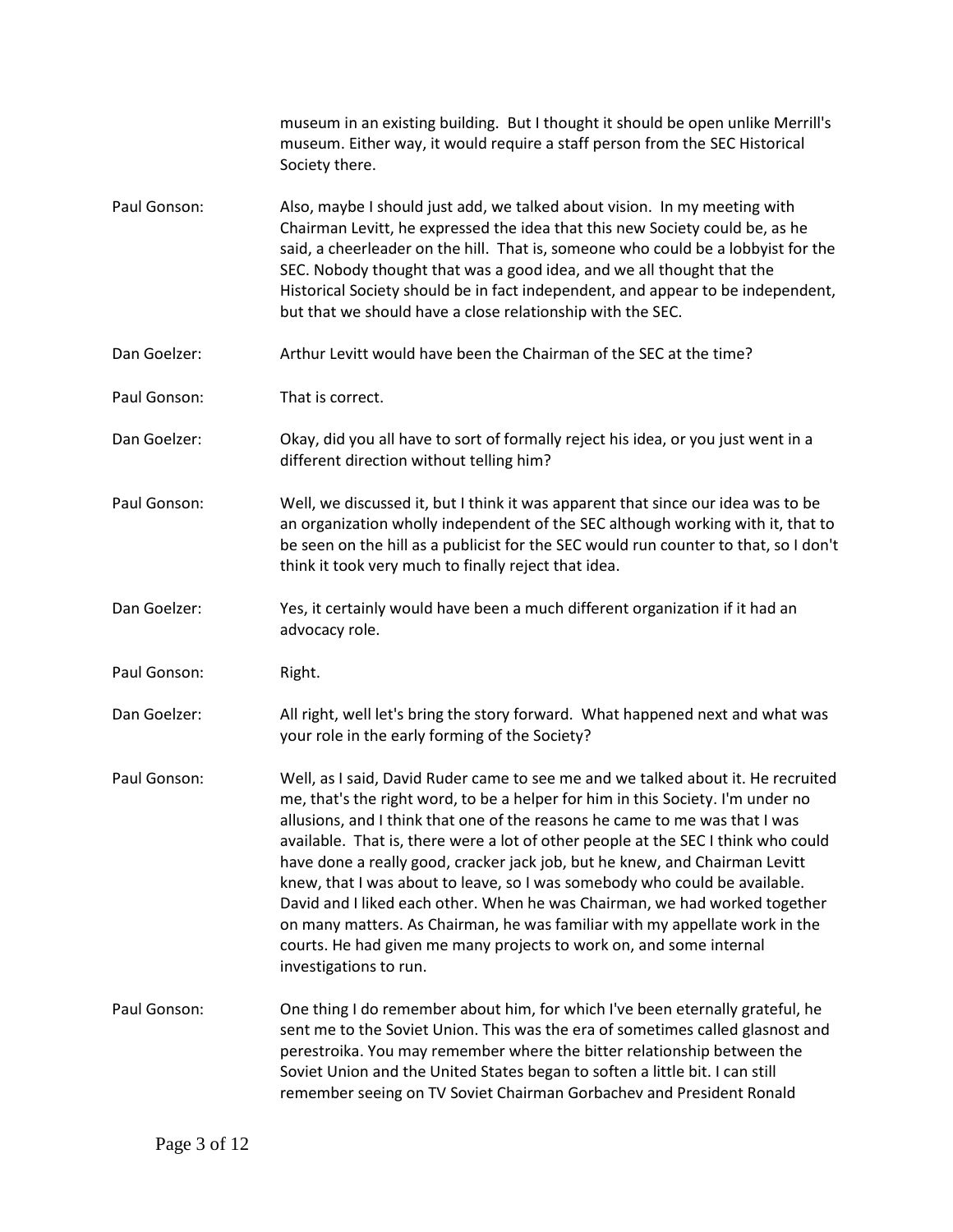Reagan walking together down Connecticut Avenue. So, in that context, the U.S. Commerce Department organized a high level business delegation to visit the Soviet Union around that time, right after that time.

- Paul Gonson: The Commerce Department wanted to have the chairmen of U.S. business and government agencies form this delegation. For whatever reason, I don't remember whether David did not want to go or he was not able to go, David asked me to go in his place. So there was the chairman of the Federal Trade Commission and the assistant attorney general in charge of the anti-trust division. They were the so-called anti-monopoly experts. There was the general counsel of the Agriculture Department. He was an expert on how food gets distributed to people, something that works very well in the United States but very poorly in the Soviet Union.
- Paul Gonson: There were others as well. The delegation flew first class on Pan Am Airways. I had a wonderful time. It was hard work, but it was a great time. Subsequently, I might add, I went to the Soviet Union and Russia on many occasions, to further that, to help them develop a capital market to transfer from a command society to a market society, and also to organize a securities regulatory agency in the image of the SEC.
- Dan Goelzer: So there was some real impact coming out of those meetings then.
- Paul Gonson: It really did. That was great.
- Dan Goelzer: I think this may suggest a topic for a fourth oral history somewhere down the road. Perhaps it's ironic too that we're discussing this on a day that our current president is actually in Finland meeting with the current head of Russia.
- Paul Gonson: That's right. That is ironic.
- Dan Goelzer: Perhaps turning back to the Historical Society, did you look at any other organizations as a possible model? You were to some extent writing on a blank slate here in terms of the models for what to look to.
- Paul Gonson: You know, we talked among ourselves as to how we should structure or organize this new Society. So, regarding the administrative structure of the Society, I visited the White House Historical Association, but it became apparent to me that that would not be a good model for us, because that organization basically arranges tours of the White House. They take care of artifacts in the building, and they sell trinkets. I also visited the DC Historical Society building, which is near Dupont circle in Washington, and I was not impressed with that. I called the general counsel of the Supreme Court Historical Society, who was a friend of mine. I was an active member of that Society, and I had attended many of its functions.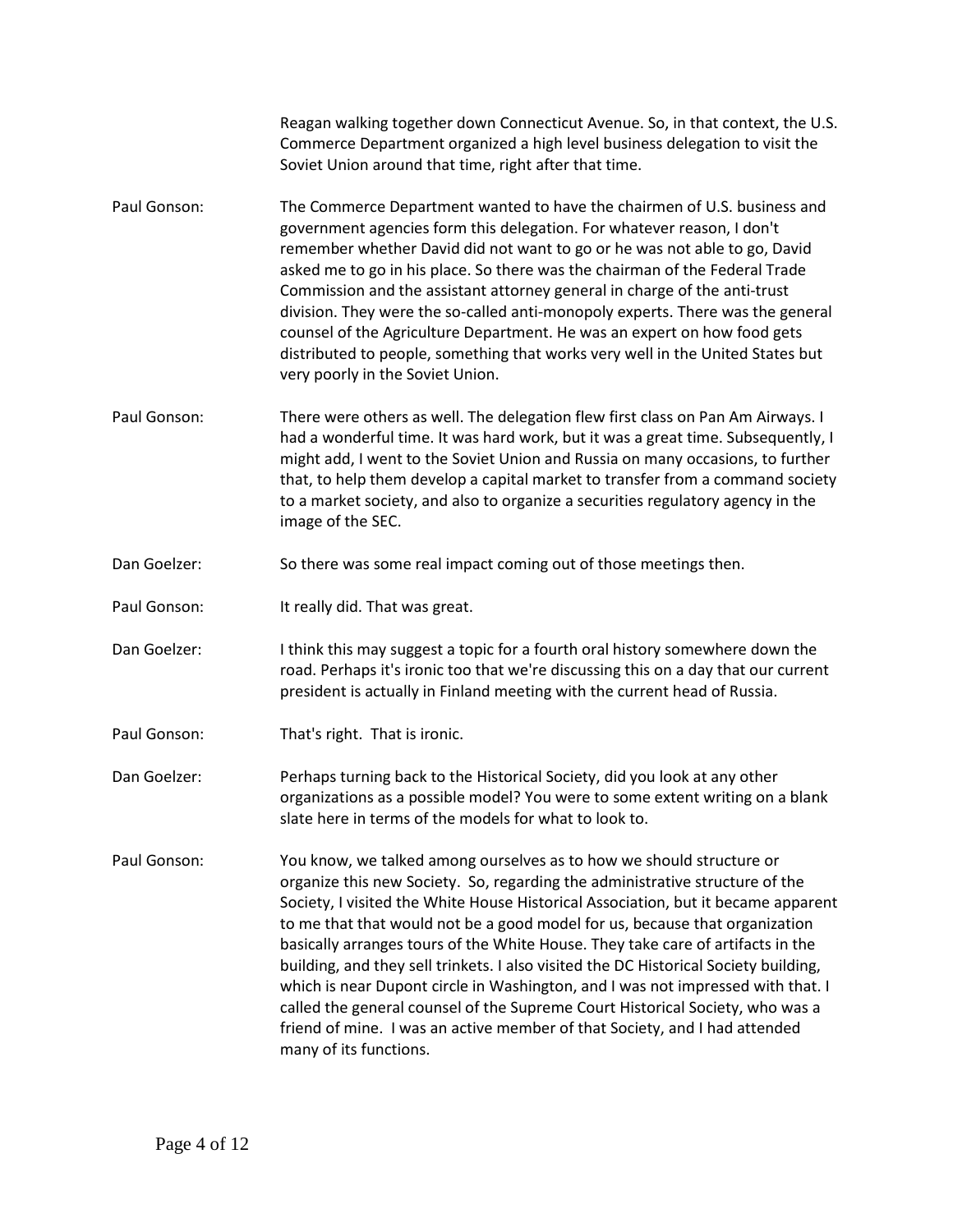| Paul Gonson: | As you noted at the SEC I was solicitor, and in that context, I had handled many<br>cases before the supreme court and had argued four cases there. The Supreme<br>Court Historical Society has functions in the courtroom usually moderated by a<br>Justice to which members are invited to attend, and I attended many of those.<br>They also put out a scholarly publication. So, I thought that it would be a good<br>idea to model ourselves after that organization, and we did. My friend, the<br>general counsel of the Supreme Court Historical Society was very helpful to us.<br>Made suggestions to us, gave us some documents, bylaws, and things like that<br>that we could model ours against. |
|--------------|---------------------------------------------------------------------------------------------------------------------------------------------------------------------------------------------------------------------------------------------------------------------------------------------------------------------------------------------------------------------------------------------------------------------------------------------------------------------------------------------------------------------------------------------------------------------------------------------------------------------------------------------------------------------------------------------------------------|
| Dan Goelzer: | Do they have the same sort of independence from the Supreme Court that the<br>SEC Historical Society has?                                                                                                                                                                                                                                                                                                                                                                                                                                                                                                                                                                                                     |
| Paul Gonson: | They do - absolutely independent from the Court, but obviously they were very<br>closely intimate with the Court having their programs in the courthouse of the<br>Supreme Court building and they are usually moderated by a Justice.                                                                                                                                                                                                                                                                                                                                                                                                                                                                        |
| Dan Goelzer: | Let's talk about some of the other people involved in this. You touched on<br>David Ruder and, to some extent, Arthur Levitt. Were there others who were<br>important in the early days of the forming of the Society?                                                                                                                                                                                                                                                                                                                                                                                                                                                                                        |
| Paul Gonson: | We went about establishing what might be called the founding board of<br>trustees of which you, Dan, were a member.                                                                                                                                                                                                                                                                                                                                                                                                                                                                                                                                                                                           |
| Dan Goelzer: | Yes, I was a member.                                                                                                                                                                                                                                                                                                                                                                                                                                                                                                                                                                                                                                                                                          |
| Paul Gonson: | We tried to select the highest quality persons that we could. Most of them were<br>lawyers, and most of them were alums of the SEC, including former general<br>counsels and former division directors and office heads. Most of them are based<br>in Washington or New York City, but there were some trustees from other cities<br>as well, and it is to their credit that the out of towners attended most of our<br>trustee meetings, which were usually held in the conference rooms of the law<br>firms from which the DC trustees came. David, Harvey, and I anointed ourselves<br>as leaders. David became chairman of the board, Harvey president, and I as<br>secretary treasurer.                  |
| Paul Gonson: | When Harvey was appointed SEC chairman in the summer of 2001 by President<br>Bush, I succeeded him as president, and when I stepped down about a year or<br>so later my recollection is that Ted Levine succeeded me as president. These are<br>very, very high quality people.                                                                                                                                                                                                                                                                                                                                                                                                                               |
| Dan Goelzer: | Yes, I think Bob Kueppers was at Deloitte at the time was also.                                                                                                                                                                                                                                                                                                                                                                                                                                                                                                                                                                                                                                               |
| Paul Gonson: | Yes, Bob Kueppers I think was the only non-lawyer-                                                                                                                                                                                                                                                                                                                                                                                                                                                                                                                                                                                                                                                            |
| Dan Goelzer: | Yes, that's probably right.                                                                                                                                                                                                                                                                                                                                                                                                                                                                                                                                                                                                                                                                                   |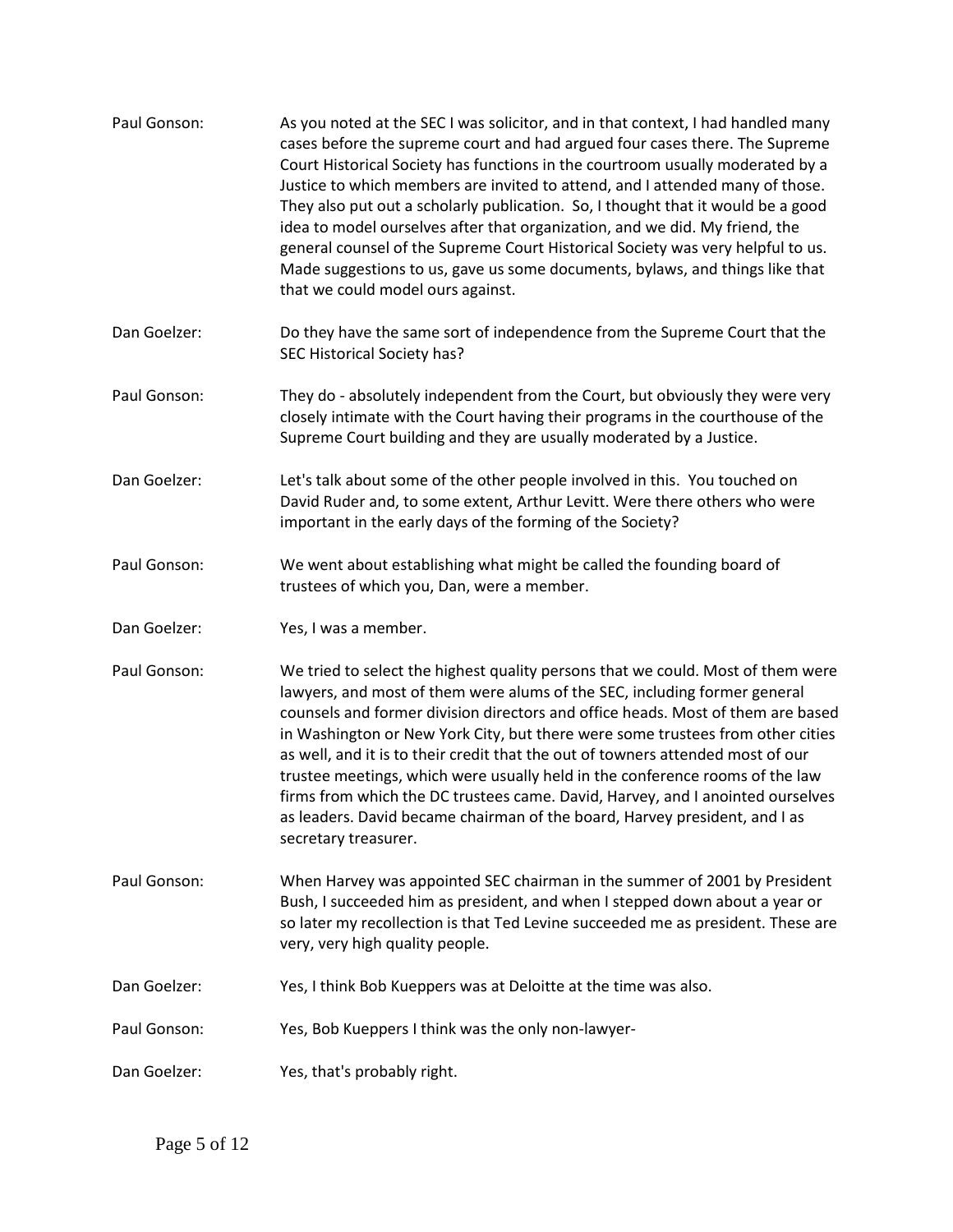| Paul Gonson: | -on the board. He was very good, and he became, as you know, very active<br>thereafter. He was very prominent person.                                                                                                                                                                                                                                                                                                                                                                                                                                                                         |
|--------------|-----------------------------------------------------------------------------------------------------------------------------------------------------------------------------------------------------------------------------------------------------------------------------------------------------------------------------------------------------------------------------------------------------------------------------------------------------------------------------------------------------------------------------------------------------------------------------------------------|
| Dan Goelzer: | What were the early operations? How did the work get done at the beginning?                                                                                                                                                                                                                                                                                                                                                                                                                                                                                                                   |
| Paul Gonson: | Well, the work there was done was done by the three of us. It was David,<br>Harvey, and I. We met in Harvey's conference room, and he provided the<br>sandwiches and the goodies and the drinks.                                                                                                                                                                                                                                                                                                                                                                                              |
| Dan Goelzer: | I certainly remember some of those meetings in the Fried Frank conference<br>room.                                                                                                                                                                                                                                                                                                                                                                                                                                                                                                            |
| Paul Gonson: | That's right. The Fried Frank lawyers did all the work. They did the heavy lifting,<br>so when we had to prepare a certificate of incorporation as a non-profit<br>organization in Washington, they prepared that and they prepared the<br>application to the IRS for 501c3 status, which ultimately was granted. They also<br>provided an office for our brand new executive director that we had hired.                                                                                                                                                                                     |
| Dan Goelzer: | I'll just note that Noah Berlin, who at some point in those days was a young<br>associate at Fried Frank, is still the Society's general counsel, although he's on<br>the PCAOB's legal staff now.                                                                                                                                                                                                                                                                                                                                                                                            |
| Paul Gonson: | Yes. Noah was a terrific guy. He was a young lawyer, you're right.                                                                                                                                                                                                                                                                                                                                                                                                                                                                                                                            |
| Dan Goelzer: | Yes.                                                                                                                                                                                                                                                                                                                                                                                                                                                                                                                                                                                          |
| Paul Gonson: | Very good man.                                                                                                                                                                                                                                                                                                                                                                                                                                                                                                                                                                                |
| Dan Goelzer: | I was going to ask if there was a legal dimension. You've mentioned<br>incorporating and getting approval as a 501c3. Those, I suppose, would have<br>been some of the milestones.                                                                                                                                                                                                                                                                                                                                                                                                            |
| Paul Gonson: | Those were the formal things. There were some other legal work as well that<br>are bylaws to be drafted and other documents. The Fried Frank lawyers really<br>did a terrific job, and of course they did it gratis. They made no charge to us.                                                                                                                                                                                                                                                                                                                                               |
| Dan Goelzer: | Well, then speaking of getting the work done, at some point a decision was<br>made to hire a full time executive director. I wonder what you remember about<br>that decision and that process.                                                                                                                                                                                                                                                                                                                                                                                                |
| Paul Gonson: | Well, we couldn't do everything ourselves we realized, and as we had more and<br>more ambitions we realized we needed to have a professional person helping<br>us. In my view, the best thing we did in the early days was to hire Carla Rosati as<br>our executive director. She was and is a creative dynamo. We had advertised for<br>an executive director, and we interviewed quite a few people, but Carla was the<br>shining star, and there was no question that she was the one to be picked. It<br>worked out fine. I think that the history shows that she was a very fine choice. |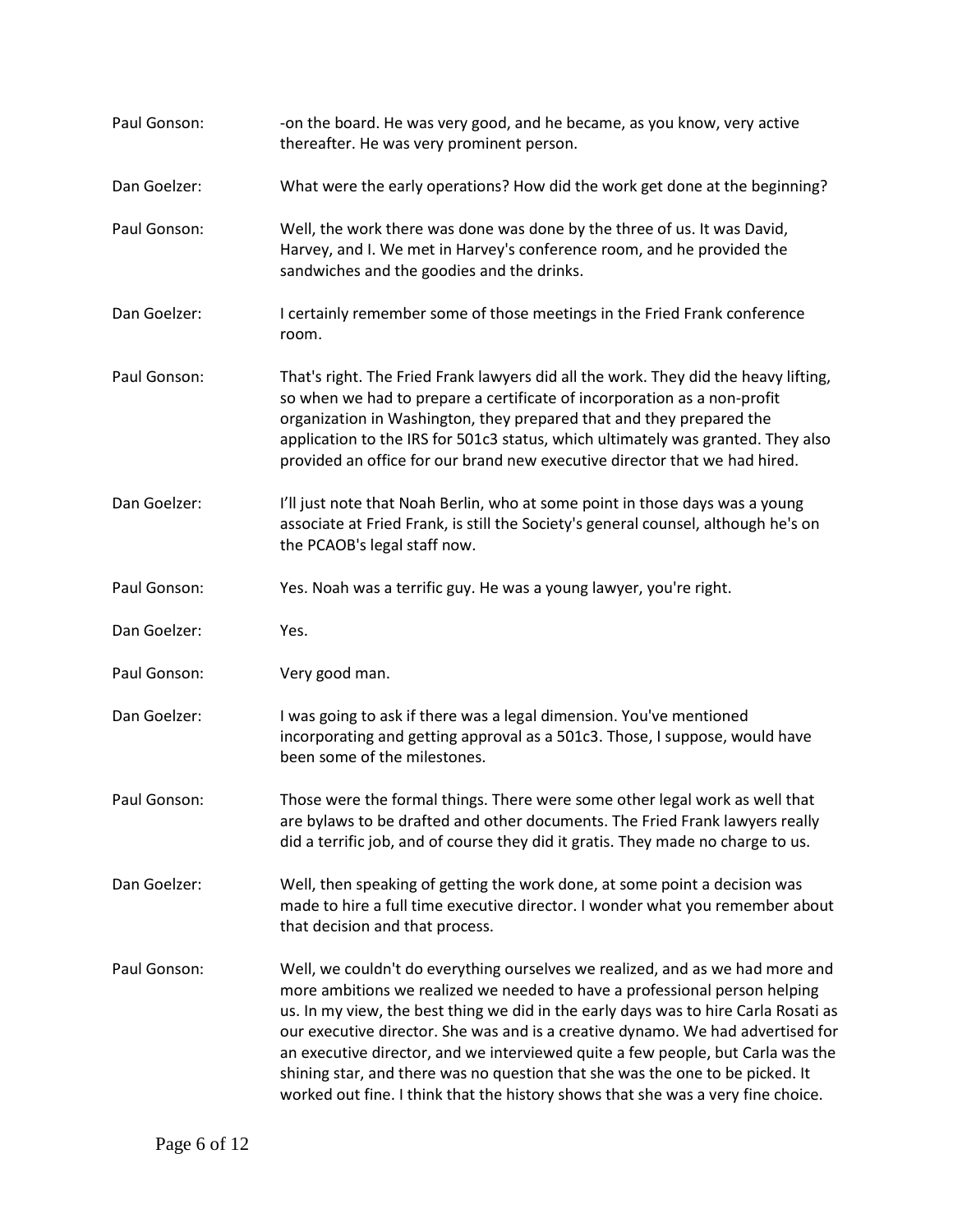Dan Goelzer: So you were part of that selection process? Paul Gonson: Yes, the three of us, Harvey, David, and I. Dan Goelzer: Okay. Carla of course retired from the Society about a year ago, in March of 2017, and certainly a lot of what the Society is today is attributable to her work. I think we're very fortunate to have Jane Cobb as successor. Paul Gonson: Yes, she seems to be terrific in the little bit of work I've done with her and the things I've seen her accomplish. Dan Goelzer: Well, you mentioned at the beginning that Arthur Levitt saw the Society as potentially a sort of cheerleader for the SEC, which didn't, I think for good reasons, pan out. What was the Society's relationship like with the SEC in those early days? Paul Gonson: Well, it was very cordial. We decided, as I mentioned, that we would have no formal connection with the SEC, but we would nonetheless maintain a close relationship with it. Jack Katz, the SEC secretary at that time, was very helpful. He was an old friend and I had worked with him extensively at the SEC. I met with him frequently at the SEC, and he came to quite a few of our meetings, and that was sort of the conduit by which we were establishing what I call a cordial relationship, but a hands-off relationship. Dan Goelzer: Maybe a little bit, then, analogous to what you said about the Supreme Court Historical Society, the Commission has consistently let us have our annual meeting at the SEC, which is usually in the form of some sort of a program or discussion. Paul Gonson: They've been very, very good about it, and some of these meetings have been, I think, not only very good but spectacular. They're usually held on June 6th, which is the anniversary of the establishment of the SEC in the Securities Exchange act in 1934 on June 6th. In a way we were taking over, if I can put it that way, the anniversary celebration, or jointly with the SEC. We would have it in the SEC building. We would have some programs that were, I thought, magnificent programs. That was a good example of how we cooperated together, but were not co-opted by them. Dan Goelzer: Well, while we're talking about relationships with other organizations, let me ask you about a different one. There's, of course, also a group that I think you and I are both members of, ASECA, the Association of SEC Alumni. Sometimes some perhaps confuse the two or see some overlap between the two. What was the relationship with ASECA? Paul Gonson: Well, we had a good relationship with ASECA. Of course, we were just starting out. They had been formed much earlier than we were, and when I was president I had exploratory negotiations with the president of ASECA about a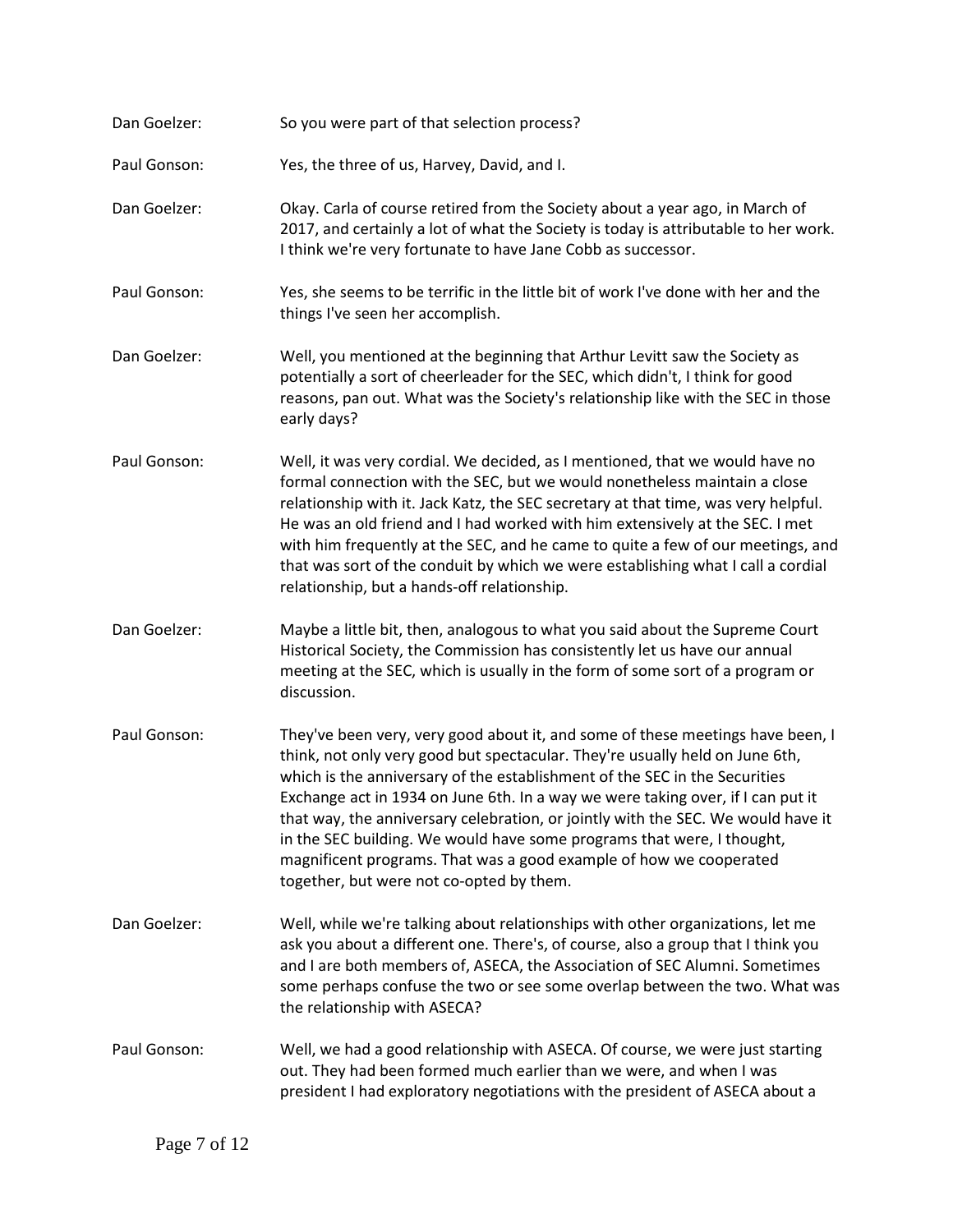|              | possible merger. We thought that if we would merge we could have some<br>savings, we could have a single office instead of two offices, we could have a<br>single executive director instead of two executive directors. But the idea<br>foundered as we both came to realize that our differences were significant. The<br>Society was at pains to let everyone know that we were not merely an SEC<br>alumni organization. We were an organization -- while we had a lot of SEC<br>alumni -- dedicated to establishing a museum for the history of financial<br>regulation and finance in the United States.                               |
|--------------|----------------------------------------------------------------------------------------------------------------------------------------------------------------------------------------------------------------------------------------------------------------------------------------------------------------------------------------------------------------------------------------------------------------------------------------------------------------------------------------------------------------------------------------------------------------------------------------------------------------------------------------------|
| Paul Gonson: | ASECA, on the other hand, was fiercely and proudly an alumni organization. The<br>Society was going to build a museum of some kind, while ASECA's chief, I guess,<br>activity was to hold an annual dinner at which cash awards were generally given<br>to SEC staff and other people who had written various kinds of articles and were<br>then juried. At that dinner they would award the William O. Douglas award, sort<br>of an alumni year award to a highly respected alum.                                                                                                                                                           |
| Paul Gonson: | Well, William O. Douglas is best remembered as a long term Supreme Court<br>Justice. He was a very effective chairman of the SEC, and the honor is named in<br>his capacity as chairman. Also, our funding was different. ASECA relied on<br>substantial contributions from members and non-members from organizations.<br>ASECA obtained its funds mostly from its very large membership, as annual dues<br>and still does. And from the profit from this annual awards dinner, which<br>attracks hundreds, I mean, I think it's now up to 700 or 800 people who pay big<br>bucks to attend that, and that's how they generate their funds. |
| Dan Goelzer: | At least to my recollection, ASECA started out with something of an<br>enforcement alumni focus.                                                                                                                                                                                                                                                                                                                                                                                                                                                                                                                                             |
| Paul Gonson: | Exactly right. They were the enforcement people. Then, it sort of broadened out<br>from that.                                                                                                                                                                                                                                                                                                                                                                                                                                                                                                                                                |
| Dan Goelzer: | As I said at the beginning, one of the things I wanted to ask you about was<br>hurdles and challenges and how they were overcome. You've already touched<br>on some things that might be regarded as challenges, but is there anything else<br>you'd cite in that regard?                                                                                                                                                                                                                                                                                                                                                                    |
| Paul Gonson: | Well, maybe one thing which is not particularly known because it never<br>happened was we were worried that the acronym of the SEC Historical Society,<br>SECHS, would be called 'sex'. It never was. That never came to pass. Also-                                                                                                                                                                                                                                                                                                                                                                                                         |
| Dan Goelzer: | I have to say I have a lot of sympathy for that, because when I was at the PCAOB<br>we labored under being called the "peekaboo."                                                                                                                                                                                                                                                                                                                                                                                                                                                                                                            |
| Paul Gonson: | I have to admit that I called it peekaboo too. A lot of people did.                                                                                                                                                                                                                                                                                                                                                                                                                                                                                                                                                                          |
| Dan Goelzer: | We didn't care for that.                                                                                                                                                                                                                                                                                                                                                                                                                                                                                                                                                                                                                     |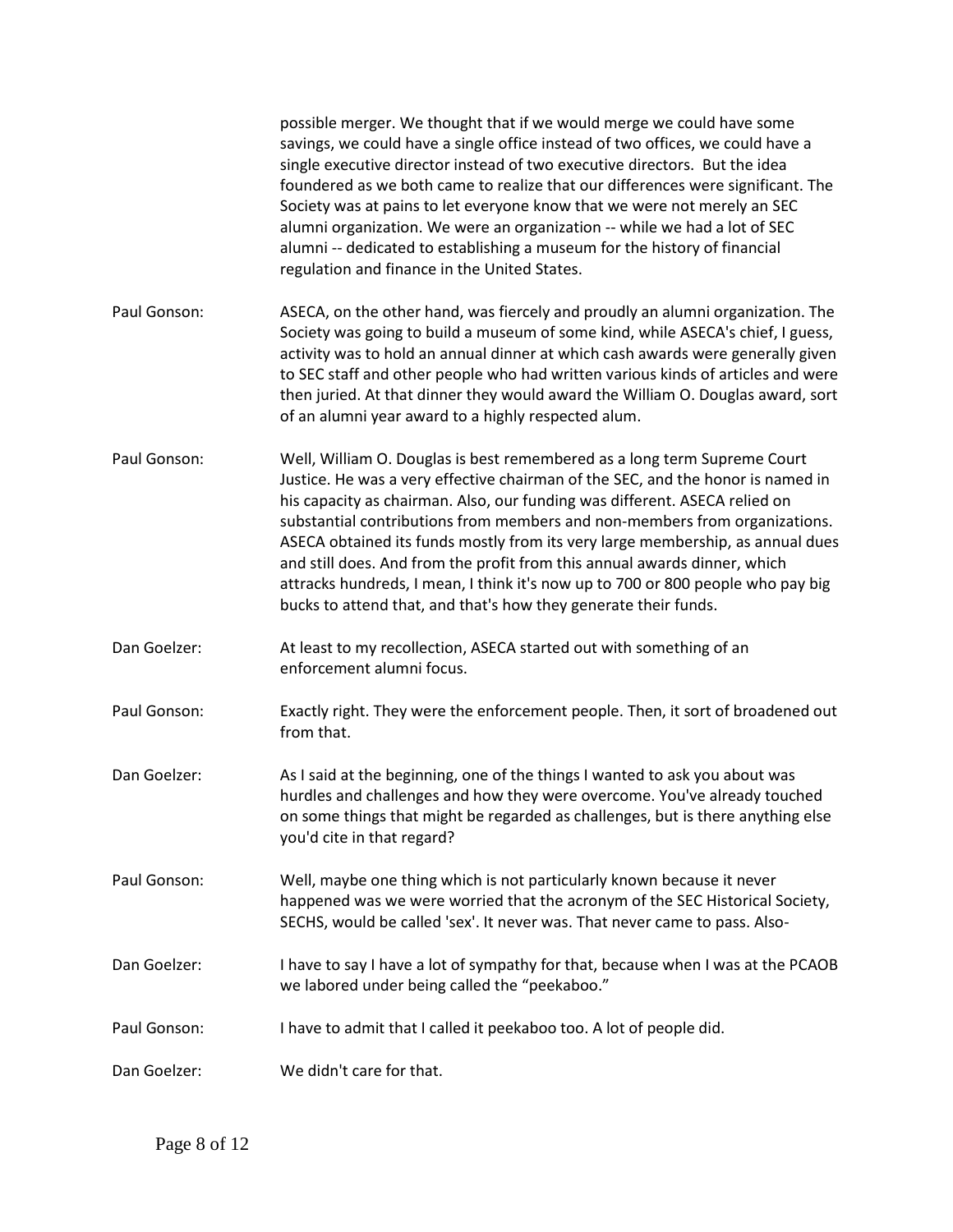- Paul Gonson: Also, there were questions early on about how we were going to pay for everything. You know, we talked about how we were going to fund it.
- Dan Goelzer: Yes, I would imagine that really for any non-profit, particularly one starting, funding, where the money's going to come from, is a challenge.
- Paul Gonson: We realized that fundraising would be an important ongoing function. Carla had done fundraising in her early positions. She was very good at it, and she used to tell me, "Introduce me to the person or organization from which you want some money, and leave it to me," which expressed a great amount of confidence, but it was well placed confidence because she always showed up back at the office with a contribution. She was really very good at that. Then, all the trustees were expected to make a significant gift each year and every year. I have been making it every year up to including this year. The trustees successfully prevailed on their firms to make annual recurring contributions, and I would dare say that many, maybe most, of the prominent law firms and accounting firms have made and are continuing to make substantial contributions every year.
- Paul Gonson: Some of the trustees, including myself and yourself, were members of the Federal Bar Association's federal securities law committee, and the FBA made annual \$25,000 gifts for many years.
- Dan Goelzer: The support from the FBA is continuing. Now the Society provides some content for their magazine in return. We've written articles about things in the virtual museum that might be of interest to people in the federal securities bar.
- Paul Gonson: That I did not know. That's very good.
- Dan Goelzer: Well, then beginning to think about the museum itself, how was the initial collection developed? I think initially the thought was that it would be a traditional museum with a physical collection.
- Paul Gonson: Well, we encouraged everybody. By everybody I mean everybody: trustees, SEC staff, alums, strangers, to contribute documents to the Society. A flood of documents were contributed of all kinds, which would be very helpful I think to researchers. Where we were going to put all of these documents became more and more a difficult issue. They started to accumulate. History associates, which had transcribed oral history tapes for us, had a warehouse in an office building in Rockville. Carla considered that space as an alternative repository that would temporary or permanent. We would take our documents to that warehouse as an alternative to creating our own repository, or a partnership with the SEC, or a local law school to house a repository.
- Paul Gonson: I taught at Georgetown Law School at that time as an adjunct professor and I visited then Georgetown law school dean Judy Areen and proposed the idea of having Georgetown be a repository. She was very courteous, but she did not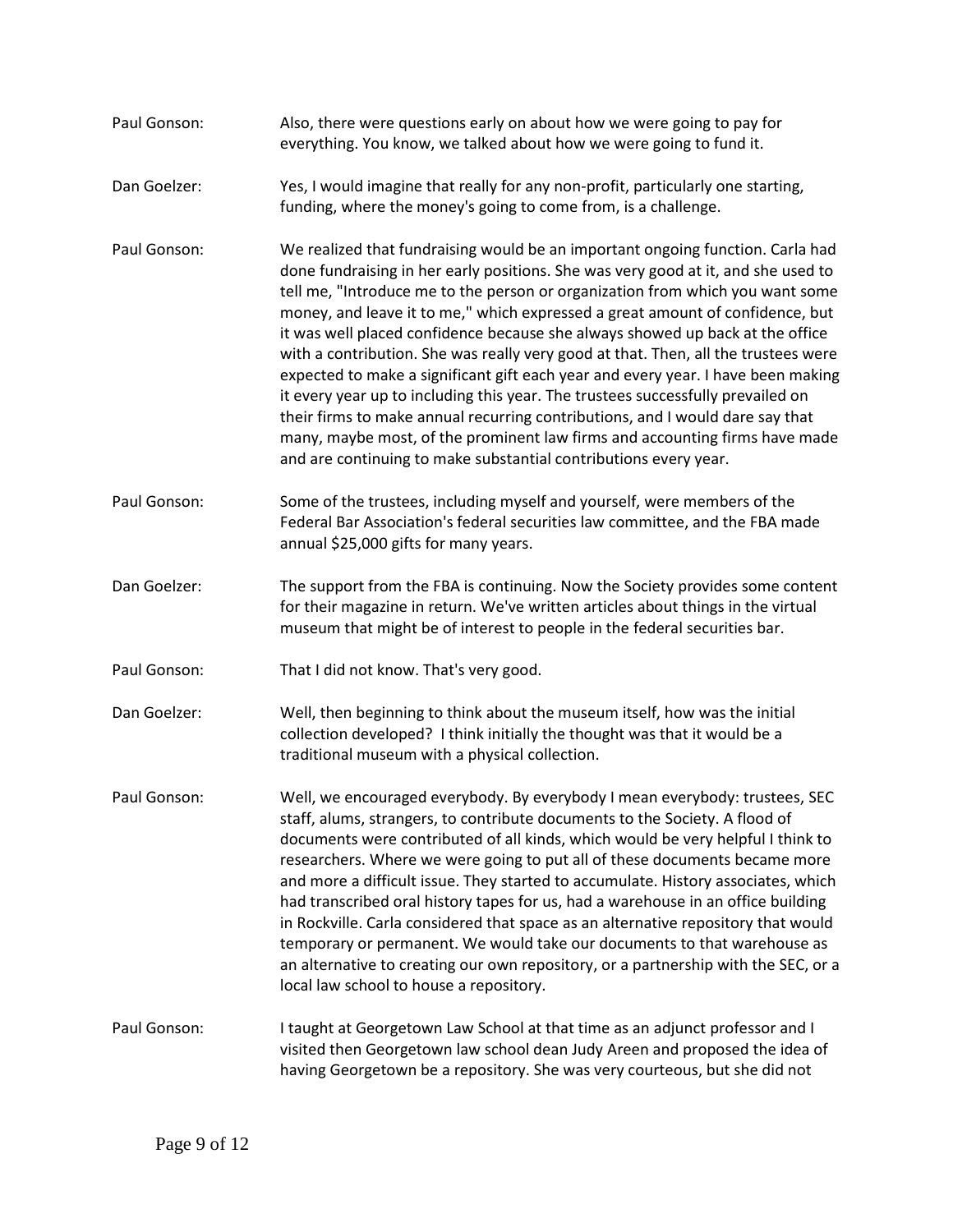want that at all. So, we really had at that point really no place, no firm place, to put all these documents. Dan Goelzer: Just before we go on, you just referred to the oral histories. To my recollection, one of the core ideas of the Society was to get oral histories from people who have been involved in the history of the SEC while they were still available to give oral histories. Can you expand on that? What do you recall about where the idea came from of oral histories and how that developed? Paul Gonson: A founding trustee, Alan Levinson, did a marvelous job. He headed up the committee for oral histories for the Society. He recruited volunteers to be interviewers and selected the persons to be interviewed. These were mostly senior persons who were or had been at the SEC. There was a sense of urgency to get their oral histories while they were still alive. Generally, the interviewers knew the persons who were interviewed. He rejected the suggestion for professional interviewers or academicians. That was really the start of very many oral histories, which I think are crucially important to the museum. Dan Goelzer: I noticed in preparing to talk to you that the first oral history was Milton Kroll, and that was taken on September 13th, 2001, two days after the 9/11 attack. I'm sure we both remember Milton, who would have been on the staff probably in the 40s and early 50s. Paul Gonson: Yes, Milton was a very early guy. Yes, I can sort of reminisce about all of the people that he worked with, and we took oral histories from all of them. Yes, he was a very early person. He was also a terrific lawyer and a very nice guy. Dan Goelzer: Very nice guy. Paul Gonson: I worked with him a lot. Dan Goelzer: All right, well you were talking about the problems or attempting to address the issue of where to house a gallery. When did you first become aware of the idea of switching to the concept of a virtual museum -- an online museum -- and what was your reaction to that? Paul Gonson: In my time, I remember very little discussion about what was to become a virtual museum. We had a lot of discussion about a bricks and mortar museum, and we had some discussion I guess about what later would be called a virtual museum. I specifically remember very little of that. Carla likes to say that she was the spark plug to create the virtual museum, and maybe she was. I really don't know. That would have come after my time. I remember that we had some discussion about using the internet, but most of us thought it meant our website, and we believed that it was not as attractive as a museum, so that never really went anywhere.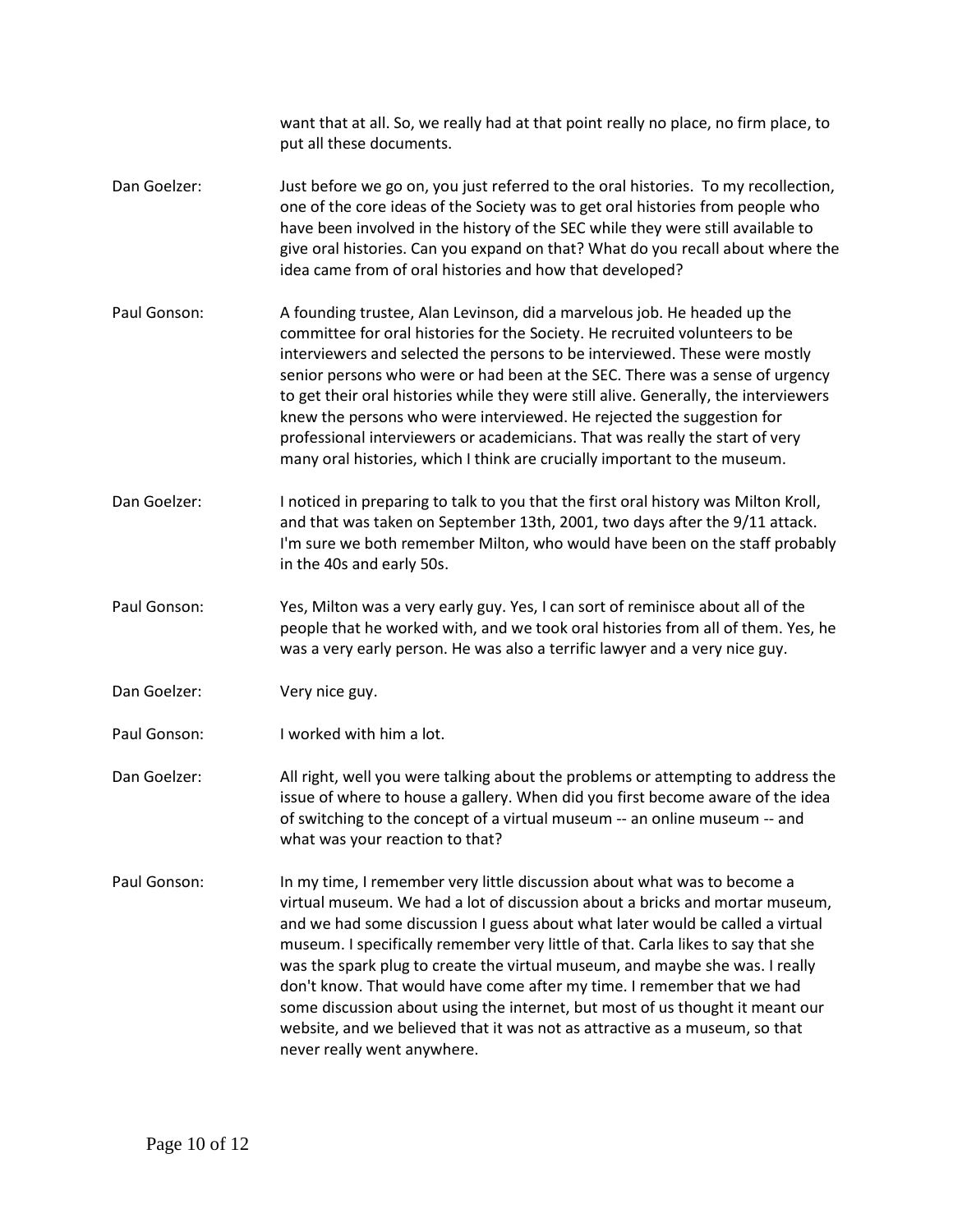| Dan Goelzer: | It gets to be a little hard to remember how developed the internet was in 2001,<br>but I suspect that it was still pretty primitive.                                                                                                                                                                                                                                                                                                                                                                                                                                                                                                                                                                                           |
|--------------|--------------------------------------------------------------------------------------------------------------------------------------------------------------------------------------------------------------------------------------------------------------------------------------------------------------------------------------------------------------------------------------------------------------------------------------------------------------------------------------------------------------------------------------------------------------------------------------------------------------------------------------------------------------------------------------------------------------------------------|
| Paul Gonson: | I think it was still pretty primitive, but I don't know. The feeling was virtually<br>unanimous that that would not work well. Now maybe at a later time as it did<br>develop more fully it might have, but at that time we sort of dismissed it.                                                                                                                                                                                                                                                                                                                                                                                                                                                                              |
| Dan Goelzer: | Well, let me ask you about something else that I think would have been near, or<br>right at the end of, the time that you were in office. It probably falls more under<br>the heading of a challenge given the way it turned out. That was the 2001 major<br>issues conference, which was a conference that was designed ambitiously to<br>showcase the Society and discuss the current issues facing the SEC. What can<br>you tell us about that conference and its background?                                                                                                                                                                                                                                               |
| Paul Gonson: | Well, unfortunately because largely of the timing you said right after September<br>11th, it was very poorly attended, and it ended up creating a very significant loss<br>of, as I recall, about \$100,000. That loss was bailed out for us by Northwestern<br>University, where David Ruder had been a very high-ranking person for many<br>years. So, we decided that we would move on from that.                                                                                                                                                                                                                                                                                                                           |
| Dan Goelzer: | Do you remember the role that the SEC played in that conference? It seems to<br>me that this maybe was something that was planned jointly with the SEC and<br>was an exception to the Society's independence.                                                                                                                                                                                                                                                                                                                                                                                                                                                                                                                  |
| Paul Gonson: | Subsequently we had more major issues conferences with the SEC. Yes, we<br>developed it together. They certainly weren't going to underwrite any of the<br>dollars, and didn't, but they provided speakers and maybe they provided<br>meeting rooms. I'm not sure anymore. These were generally held in hotel<br>ballrooms or elsewhere. Around that time, Carla was asked to leave, with this<br>big dip in funds, but she had refused to go, which in retrospect I think was a very<br>good thing. She was going to be the loyal soldier and stay on, and do what she<br>could. We, meaning the Society and the SEC, went on to put on more major<br>issues conferences, which were successful, and I spoke at many of them. |
| Paul Gonson: | I must say that part of the reason for the major issues conference was to say,<br>"Look at us," you know? "We're grown up now. We're an important<br>organization," and I think that was helpful in doing that.                                                                                                                                                                                                                                                                                                                                                                                                                                                                                                                |
| Dan Goelzer: | Well, as you say, the 9/11 attack really kind of knocked the legs out from under<br>the 2001 major issues conference. I can remember traveling to New York<br>around that time by train because Reagan airport was closed for some<br>considerable period. Traveling became more of an issue than it traditionally<br>was. I think that affected the conference.                                                                                                                                                                                                                                                                                                                                                               |
| Paul Gonson: | Yes, it was unfortunately a bad time.                                                                                                                                                                                                                                                                                                                                                                                                                                                                                                                                                                                                                                                                                          |
| Dan Goelzer: | The Society did dig itself out of that hole and go forward.                                                                                                                                                                                                                                                                                                                                                                                                                                                                                                                                                                                                                                                                    |

Page 11 of 12